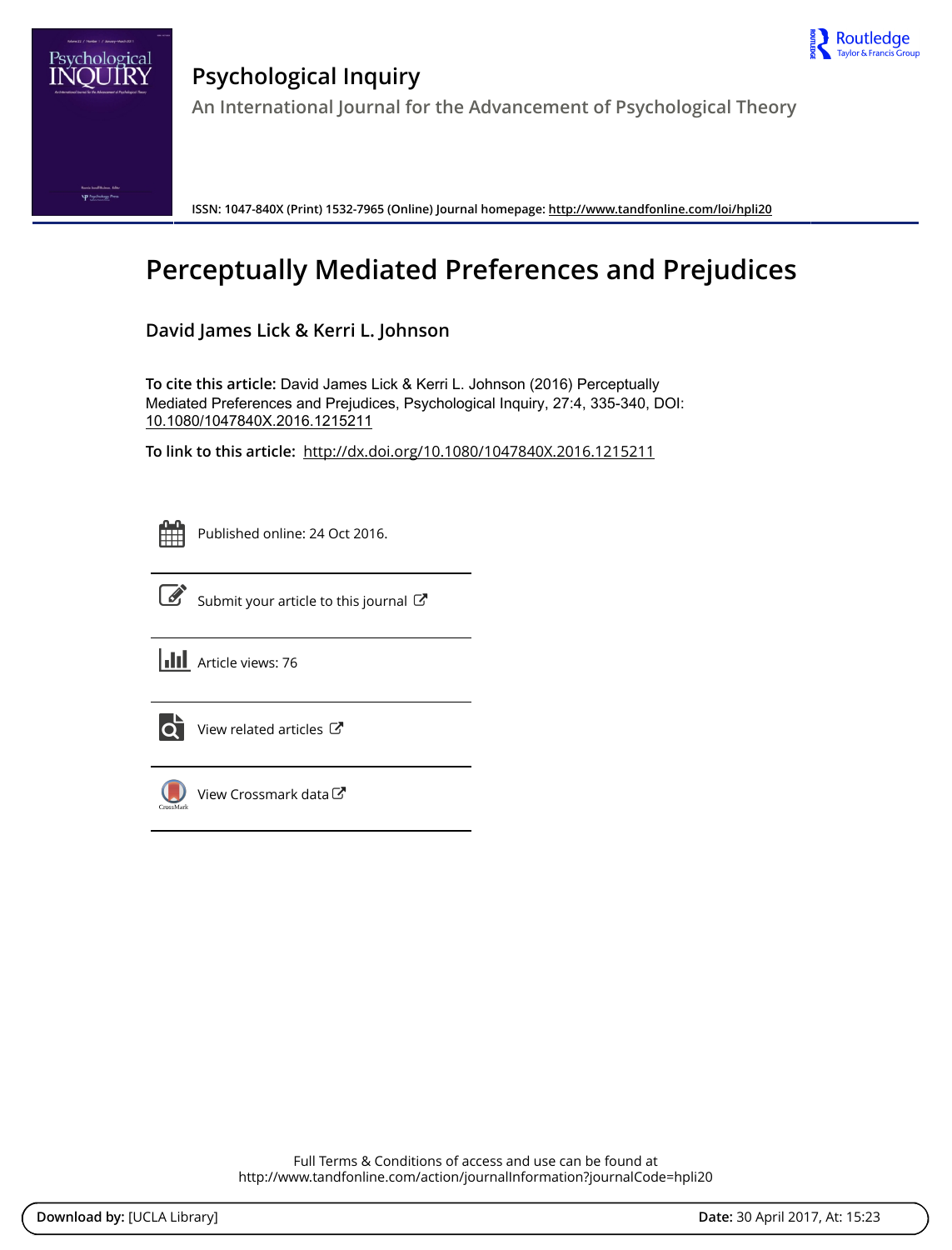# Perceptually Mediated Preferences and Prejudices

D[a](#page-1-0)vid James Lick<sup>a</sup> and Kerri L. Johnson<sup>[b](#page-1-0)[,c](#page-1-1)</sup>

<span id="page-1-1"></span><span id="page-1-0"></span><sup>a</sup>Department of Psychology, New York University, New York, New York; <sup>b</sup>Department of Communication Studies, University of California, Los Angeles, Los Angeles, California; <sup>c</sup>Department of Psychology, University of California, Los Angeles, Los Angeles, California

The target article, "A Perceptual Model of Intergroup Relations" (Xiao, Coppin, & Van Bavel, this issue), provides a thoughtful and integrative review of research linking perceptual processes to interpersonal outcomes. By synthesizing literatures spanning multiple scientific disciplines into a cohesive framework, the authors have done a great service to the field of social vision (Adams, Ambady, Nakayama, & Shimojo, [2010;](#page-5-0) Balcetis & Lassiter, [2010](#page-5-1)). Particularly compelling is the possibility of a reciprocal relationship between perceptual processes and intergroup relations. It seems that sometimes, perceptual factors impinge on social life; other times, social life influences basic percepts. On these points, we are in agreement.

Although the authors provide evidence supporting both halves of the reciprocal relation between perception and social judgment, their review is noticeably imbalanced. Most of the cited work describes associations between social identity and perception. This imbalance is both intentional and defensible, as the authors contend that studies linking social factors to perception are relatively more common than studies showing effects of perception on intergroup relations.

Indeed, we agree that more evidence exists in support of the former. We disagree, however, with the notion there is scant evidence in support of the latter. A quickly accumulating literature has revealed links between perception and intergroup relations, indicated by Paths D and F of the current model (Xiao et al., this issue, Figure 1). We describe this work below to more fully substantiate the reciprocal association between perception and social judgment.

The target article summarizes intergroup relations as an interrelated set of attitudes, judgments, and behaviors involving social groups. Thinking broadly about the association between perception and intergroup relations, it is already well established that perceptual factors influence these factors. For example, the mere exposure effect demonstrates that repeated experience with a given stimulus enhances attitudes toward that stimulus (Zajonc, [1968](#page-6-0)). Classic studies showed that repeated exposure increases likeability judgments of uncommon foods (Pliner, [1982](#page-6-1)), vocabulary words (Johnson, Thomson, & Frincke, [1960](#page-5-2)), and Chinese pictographs (Zajonc, [1968\)](#page-6-0). Critically, however, early work in this area was limited to nonsocial stimuli, raising questions about whether perceptual exposure also impacts high-level social evaluations of others. Early studies also utilized the same stimuli during the

exposure and test phases, making it unclear whether exposure to a generalized class of stimuli (e.g., people belonging to a particular social group) enhances attitudes toward novel members of that class.

Contemporary researchers have responded to these limitations by extending research on mere exposure to a decidedly social domain. We review evidence from our own and others' work that makes two important points relevant to the current review. First, perceptual exposure provides a broad and generalizable account of how social attitudes are calibrated over the life span. Research on sensory adaptation has revealed that repeated exposure to members of a particular social group instills preferences for members of that group and prejudices against members of other groups. This process also works in reverse, such that intergroup attitudes affect the direction of visual attention toward, and thus perception of, social targets. Second, metacognitive features of perceptual experience guide downstream social evaluations. Processing fluency—the ease with which one perceives members of a group—can impact social evaluations, such that people who are easy to process tend to be evaluated relatively positively, whereas people who are difficult to process tend to be evaluated relatively negatively. In reviewing the literatures on sensory adaptation and processing fluency, we aim to contribute additional evidence for the proposed relationship between perception and intergroup relations.

## Sensory Adaptation

Intergroup relations do not emerge from a knowledge vacuum. Instead, prior experience provides a conceptual framework from which perceivers derive their attitudes, judgments, and behaviors directed toward members of social groups. The target article acknowledges the social impact of prior experience by noting that exposure to faces belonging to different racial groups determines the dimensionality of the cognitive space in which race is represented. Specifically, racial groups with which a perceiver has more experience are represented more densely in a highly dimensional "face space" where each dimension represents a facial feature that varies in the population (Valentine, [1991](#page-6-2)). The center of the space represents the prototypical face, which takes on average values for all dimensions based on perceptual experiences accumulated over the life span. Faces falling

CONTACT Kerri L. Johnson kerri.johnson@ucla.edu Departments of Communication Studies and Psychology, University of California, Los Angeles, 2330 Rolfe Hall, Los Angeles, CA 90095, USA. © 2016 Taylor & Francis Group, LLC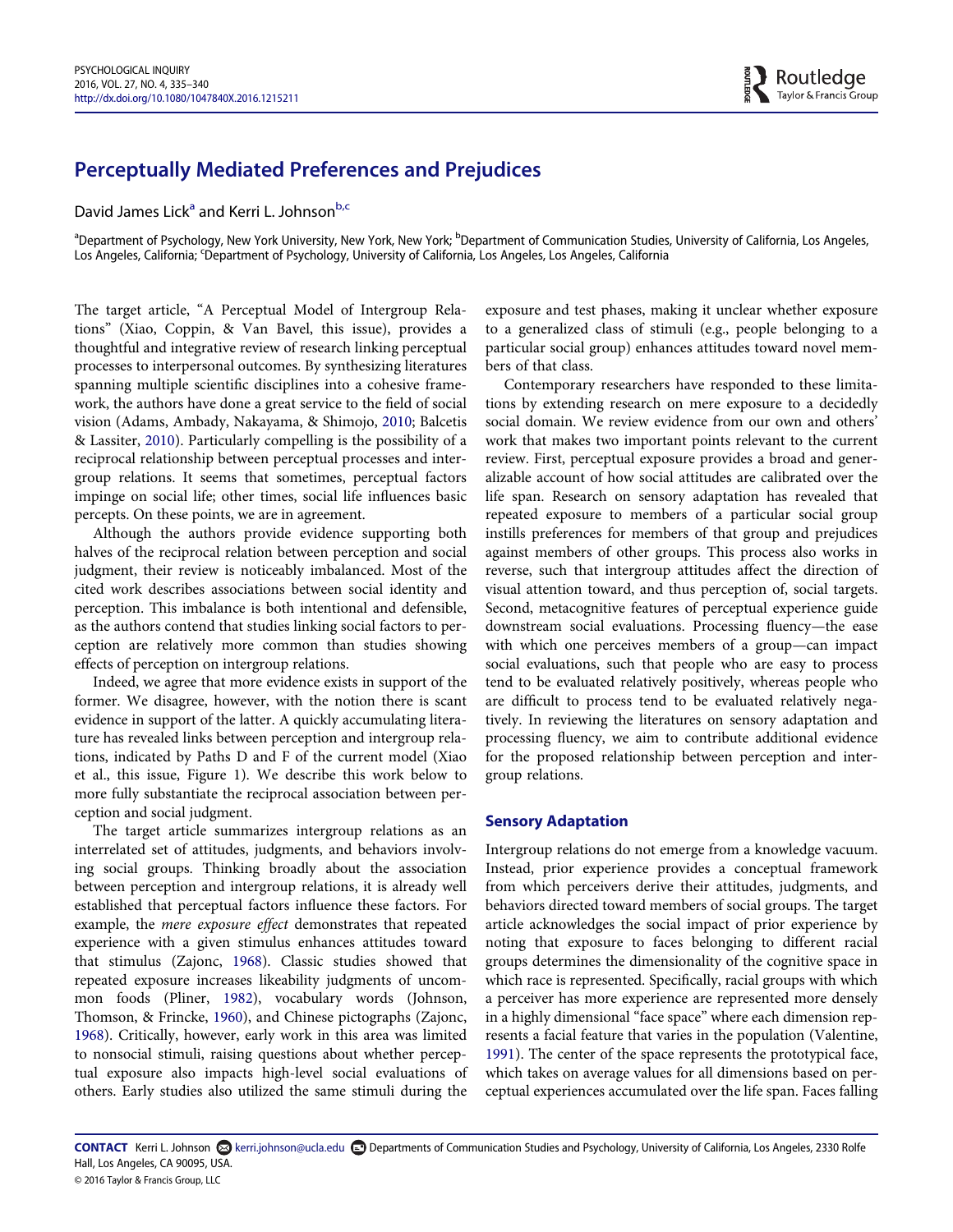close to the prototype are processed more holistically, identified more efficiently, and perceived as more normative than faces falling farther from it (Xiao et al., this issue).

These findings reveal that, in the long term, intergroup exposure guides the processes and outcomes of social judgments involving race. Still, exactly how and to what end these exposures accrue in the short term have only recently become apparent. Cutting-edge research has revealed that even fleeting exposure can systematically alter social evaluations of many different groups based on cues in multiple sensory modalities. The dominant paradigm in this line of work is sensory adaptation. Initially discovered in vision science, adaptation is the process by which perceptual systems habituate to features in the surrounding environment, resulting in aftereffects that alter subsequent perception (Clifford & Rhodes, [2005](#page-5-3)). For example, after viewing a downward-moving object for a brief time, shifting one's gaze to a stationary object causes that object to appear to drift in the direction opposite that of the initial motion (Anstis, Verstraten, & Mather, [1998](#page-5-4)). This aftereffect occurs because adaptation decreases the activity of neural populations dedicated to processing a given feature. When a novel stimulus appears in the visual field, the neurons coding for downward motion remain selectively inactive, causing stationary objects to appear as if they are drifting upward (Blakemore & Campbell, [1969\)](#page-5-5). Sensory adaptation is ubiquitous in human perception, affecting many different aspects of low-level vision (e.g., color, motion, brightness; Webster, [2012\)](#page-6-3) and audition (e.g., volume, pitch; D'Alessandro & Norwich, [2009;](#page-5-6) Phillips, Scovil, Carmichael, & Hall, [2007](#page-6-4)).

Exciting new discoveries have revealed that similar adaptations occur for higher level cues, including socially relevant cues contained in the human face. Preliminary work on face adaptation revealed that brief exposure alters the perceptual threshold for categorizing others as members of social groups. For example, adaptation to masculine male faces causes observes to categorize an androgynous face as female, and adaptation to Asian faces causes observes to categorize a racially ambiguous face as White (Webster, Kaping, Mizokami, & Duhamel, [2004\)](#page-6-5). Adaptation also impacts categorical judgments of facial identity, such that repeated exposure to a particular identity ("Dan") causes a novel face to look like that identity's phenotypic opposite ("anti-Dan"; Rhodes & Jeffery, [2006\)](#page-6-6). Adaptation even alters the threshold for categorizing others as members of social groups that seem perceptually ambiguous. In recent studies, brief exposure to hypermasculine male faces shifted the point of subjective equality for sexual orientation categorization, causing perceivers to categorize unknown men as gay at a lower level of gender atypicality than they did originally (Lick & Johnson, [2016](#page-5-7)). Each of these aftereffects emerges because perceptual exposure shifts the location of the prototype for a given social category in face space toward the adapting stimuli. Novel targets are coded in relation to the new prototype, which explains why targets that were coded as belonging to one social category preadaptation can appear to belong to a different category postadaptation (Webster, [2012](#page-6-3)).

The fact that sensory adaptation alters category prototypes raises the possibility it might also alter evaluative reactions to individual members of social groups. Indeed, classic research revealed that perceivers tend to evaluate stimuli based on their fit with a category prototype (Posner & Keele, 1964). Across diverse stimulus sets (Halberstadt & Rhodes, [2000](#page-5-8)), developmental periods (Vingilis-Jaremko & Maurer, [2013\)](#page-6-7), and cultural contexts (Apicella, Little, & Marlowe, [2007](#page-5-9)), perceivers respond more favorably to prototypical category members than to nonprototypical category members. Consequently, adaptation's impact on category prototypes suggests that it is likely to shift evaluative judgments. Researchers have only begun to explore these possibilities, but available data look promising. For example, recent studies revealed that visual adaptation to extremely gendered faces enhanced social evaluations of similarly gendered faces (Lick & Johnson, [2014a\)](#page-5-10), adaptation to physically distorted faces improved attractiveness ratings of similarly distorted faces (Rhodes, Jeffery, Watson, Clifford, & Nakayama, [2003\)](#page-6-8), and adaptation to human/chimpanzee facial morphs increased positive affective responses to similarly morphed faces (Principe & Langlois, [2012\)](#page-6-9). As expected, these outcomes are closely linked to shifts in prototypicality, insofar as adaptation results in a correlated increase in perceived normativity and evaluative valence for targets that share features with the adapting stimuli (Lick & Johnson, [2014a](#page-5-10)). As such, sensory adaptation serves as a perceptual factor that helps to explain intergroup biases. To the extent that we are exposed most often to people who share our social group memberships, we may come to view features associated with those groups as normative, resulting in preferences for ingroup members and prejudices against outgroup members.

Evidence for the effect of sensory adaptation on intergroup relations extends beyond faces to include social category information conveyed through other channels. For example, similar effects emerge following visual adaptation to targets varying in body mass index. Adaptation to thin bodies lowered the threshold for labeling others as fat, whereas adaptation to fat bodies heightened that threshold. These perceptual changes also had evaluative implications, such that lowering the threshold for fat categorization via exposure to thin bodies exacerbated weight bias, but whereas raising the threshold for fat categorization via exposure to fat bodies mitigated weight bias, both explicitly and implicitly (Lick, Hunger, Tomiyama, & Johnson, [2016\)](#page-5-7). Thus, just as it does for faces, sensory adaptation alters category judgments and evaluative biases related to body weight. These findings provide a mechanistic account for why parents whose children became overweight nevertheless perceived them as looking "just right" both before and after weight gain (Duncan, Hansen, Wang, Yan, & Zhang, [2015](#page-5-11)).

Several studies have extended preliminary findings about the evaluative impacts of sensory adaptation from faces and bodies to other sensory modalities. For example, we recently found that attractiveness ratings of female voices were calibrated on the basis of recent perceptual experience. Perceivers adapted to voice stimuli that were manipulated to vary in fundamental frequency to be gender typical or gender atypical for women. They then evaluated unaltered female test voices with regard to their typicality and attractiveness. Exposure to gender-atypical voices caused test voices to seem more typical and therefore more attractive than exposure to gender-typical voices (Lick, Bryant, & Johnson, [2016\)](#page-5-7). Other work has revealed cross-modal effects of sensory adaptation. In one series of studies, adapting to hypermasculine female faces increased the perceived typicality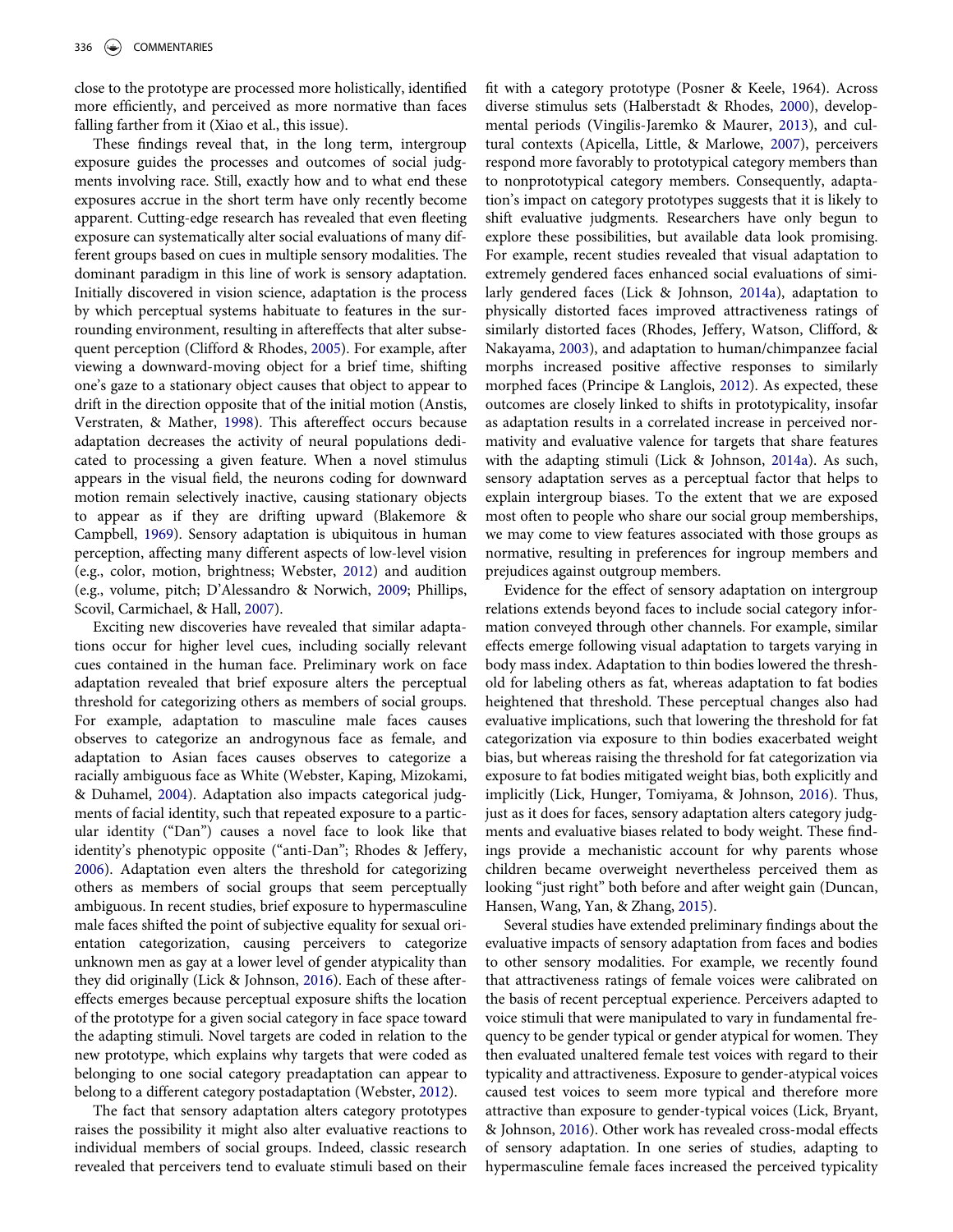of masculine female faces as well as masculine female voices (and vice versa; Little, Feinberg, DeBruine, & Jones, [2013](#page-6-10)). The importance of sensory adaptation for social judgment is therefore robust to changes in sensory modality, suggesting that repeated exposure alters category prototypes at a relatively high level of representation.

Thus, whether they involve visual perception of faces, visual perception of bodies, or auditory perception of voices, social judgments are strongly guided by perceptual experience.

Social targets tend to be evaluated favorably when they are prototypical for their group, with prototypicality determined at least in part by prior experience. These conclusions provide additional evidence in support of Path D in the perceptual model of intergroup relations (Xiao et al., this issue, Figure 1). Of course, the controlled nature of the laboratory studies on which these conclusions are based might raise questions about the process by which sensory adaptation emerges under more natural viewing conditions. We recently began addressing these questions, as well as the reciprocal nature of the perceptual model of intergroup relations, in a series of studies involving body weight (Lick et al., [2016\)](#page-5-7). Using eye-tracking technology, we found that perceivers spontaneously look at thin bodies more than fat bodies when gazing freely at social scenes in which both body types were presented simultaneously. The magnitude of this gaze tendency predicted change in weight bias from pretest to posttest, such that perceivers who were more likely to preferentially fixate on thin bodies exhibited stronger weight bias against fat bodies after viewing than before. These findings suggest how the association between social groups, perception, and intergroup relations may become cyclical. In the case of body weight, perceivers preferentially attend to social targets they prefer to begin with (e.g., thin bodies), instilling evaluative preferences for similar targets and prejudices against dissimilar targets, which restarts the cycle by creating even stronger preferential attention effects.

Aforementioned findings notwithstanding, the news is not all bad. Because visual attention is subject to conscious control, we reasoned it might be possible to overcome preferential gaze tendencies in order to mitigate intergroup biases associated with unequal allocation of visual attention. In a follow-up study, we trained participants to gaze primarily at either thin or fat bodies in an array. The training altered weight bias as expected, with participants whose gaze was experimentally directed toward fat bodies showing less weight bias after training than before.

These findings underscore the largely untapped promise of perceptual interventions to improve intergroup relations. The promise becomes even more appealing in light of recent studies showing that face aftereffects can last up to 7 days postadaptation, even with drastic changes in experimental setting (Carbon & Ditye, [2012](#page-5-12)). By deliberately altering individuals' perceptual experiences via sensory adaptation, psychologists may be poised to develop a relatively simple and cost-effective means of combating intergroup bias.

#### Perceptual Fluency

As research on sensory adaptation reveals, when it comes to the link between perception and social judgment, the past very much guides the present. Although perceptual history certainly impacts attitudes and judgments related to social groups, it is not the only factor at play. Mounting evidence suggests that metacognitive sensations arising from perceptual acts themselves can also guide social evaluation. In particular, the subjective experience of fluency associated with a judgment has consequences for intergroup relations.

Broadly defined, fluency indicates the relative ease with which perceivers are able to process a stimulus (Alter & Oppenheimer, [2009](#page-5-13)). Fluent processing is"easy on the mind," marked by swift and seamless progress toward stimulus judgment, whereas disfluent processing is "hard on the mind," marked by slow and effortful progress toward stimulus judgment (Winkielman, Halberstadt, & Fazendeiro, [2006](#page-6-11)). This definition is intentionally broad because processing ease is known to be multiply determined. Indeed, fluency is influenced by diverse aspects of a stimulus (e.g., visual contrast, font readability, prior exposure) that become salient at various stages of processing (e.g., perception, categorization, recognition; Oppenheimer, [2008](#page-6-12)). Despite its myriad instantiations, fluency is consistently linked with stimulus evaluation across multiple domains of judgment. For example, relative to disfluent processing, fluent processing leads perceivers to rate works of art as more aesthetically pleasing (Belke, Leder, Strobach, & Carbon, [2010](#page-5-14)), deem instructions simpler to complete (Song & Schwarz, [2008\)](#page-6-13), rate food additives as less risky (Song & Schwarz, [2009\)](#page-6-14), and believe currencies to be more valuable (Alter & Oppenheimer, [2008\)](#page-6-12). In recent years, researchers have extended these early findings about the evaluative implications of fluency to include evaluations of social targets. The findings are clear and consistent, indicating that fluent processing tends to compel relatively positive social evaluations whereas disfluent processing tends to compel relatively negative social evaluations (for a review, see Lick & Johnson, [2015](#page-5-15)).

Early work in this area examined how the fluency of imagined experiences guides social evaluation. Participants received descriptions of two hypothetical groups—described simply as Group A and Group B—and were asked to imagine the experiences of individuals who did or did not migrate from one group to another. Participants provided less positive evaluations of the targets who migrated compared to those who did not migrate, and this evaluative bias was partially explained by the greater difficulty participants experienced trying to imagine migrants' experiences (Rubin, Paolini, & Crisp, [2010](#page-6-15)). Other work examined the impact of fluency on trustworthiness judgments made about vocal recordings. Perceivers tended to rate heavily accented speech as less trustworthy than mildly or unaccented speech, and the bias against accented speech was associated with the difficulty perceivers experienced while deciphering the stimulus (Lev-Ari & Keysar, [2010](#page-5-16)). Subsequent work examined the social impact of fluency more generally as a function of semantics. In a series of studies, researchers found that hypothetical targets whose surnames were difficult to pronounce (e.g., Colquhoun) were rated as less likeable and received fewer votes in a mock ballot than those whose surnames were easy to pronounce (e.g., Smith). These findings extended beyond the laboratory, insofar as attorneys in real U.S. law firms tended to hold superior positions when their names were easy to pronounce rather than hard to pronounce (Laham, Koval, & Alter, [2012](#page-5-17)).

Although the aforementioned findings provided preliminary evidence for social implications of perceptual fluency, they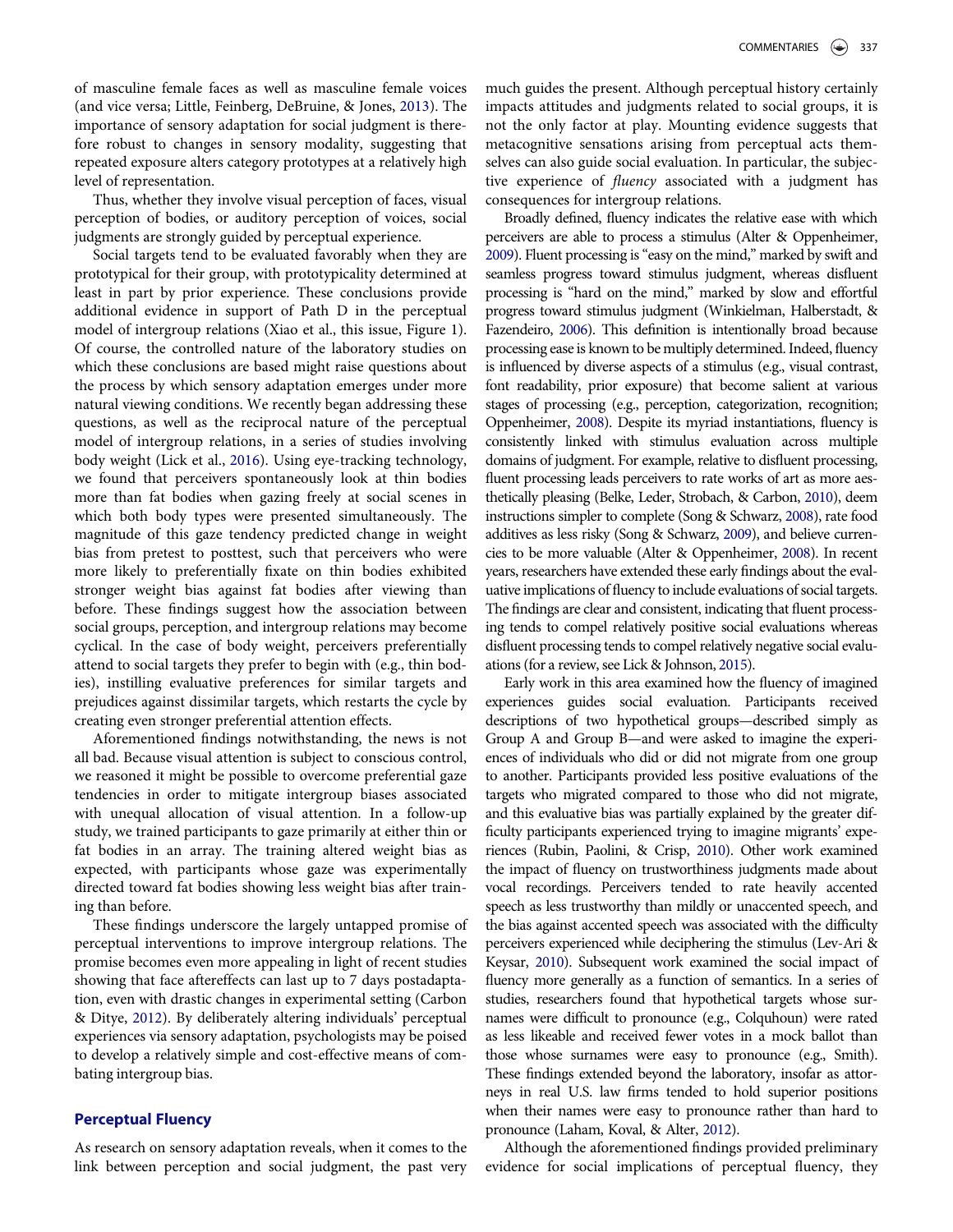involved imagined experiences, auditory cues, and semantic information, which depart sharply from visual perceptual mechanisms at the heart of the target article. Thankfully, other work addresses these topics. We recently completed a series of studies showing that the fluency of social categorizations relying on facial features also guides evaluative judgments. In one study, perceivers judged as series of faces for their sexual orientation (gay, straight), gendered characteristics (masculine, feminine), and social traits (e.g., intelligence, warmth, competence). Targets categorized as gay were evaluated less favorably than targets categorized as straight, in part because their genderatypical appearances made their social category memberships difficult to process, as indicated by slower response times (Lick & Johnson, [2013\)](#page-6-16). A subsequent study replicated these findings, showing that targets categorized as bisexual were evaluated less favorably than targets not categorized as bisexual, in part because the former were processed more slowly in terms of their sexual orientation and gendered appearance (Lick, Johnson, & Rule, [2015\)](#page-5-15).

Notably, the social impacts of fluency that we observed occurred over and above the act of categorization itself. Although both studies just described found that targets categorized as sexual minorities were evaluated less favorably than targets categorized as straight, disfluent processing nevertheless explained evaluative differences within the majority category. That is, even among targets who were categorized as straight, relatively slow processing corresponded to more negative evaluations. Thus, fluency does not override well-established effects of social categorization on evaluation, but instead operates in concert with them, providing an independent way in which perception influences social evaluation.

Thus far, our review of the fluency literature might give the impression that intergroup relations hinge on relatively fleeting sensations of perceptual ease. However, perceivers do not indiscriminately incorporate metacognitive cues into social judgments; instead, fluency varies in its heuristic value, becoming most powerful for judgments that are unclear or ambiguous (Oppenheimer, [2008](#page-6-12)). Evidence for this conclusion comes from a study that extended our original findings from sexual minority to racial minority individuals. Unlike findings for sexual minorities, the fluency of race categorizations (Black, White) had no reliable impact on evaluative judgments (Lick & Johnson, [2013\)](#page-6-16). One reason that processing ease did not impact race-linked evaluations may be that race categorizations rely on cues that are perceptually obvious (see Lick & Johnson, [2014b](#page-6-17)). In fact, race categorizations are so efficient that perceivers achieve near-perfect accuracy following split-second exposures to stimuli (Martin & Macrae, [2007\)](#page-6-18), suggesting a ceiling effect in which there is little need to draw upon less reliable heuristic cues such as fluency to render an evaluative judgment. This point was nicely illustrated in recent studies involving biracial face composites formed by morphing two monoracial faces. The biracial faces were rated as slightly more attractive than monoracial faces when participants received no additional information about them, but significantly less attractive than monoracial faces when participants were instructed to consider the race of the targets' parents (Halberstadt & Winkielman, [2014\)](#page-5-18). It therefore appears that fluency is most likely to guide social judgments under conditions of perceptual uncertainty.

The fluency findings we have described are directly relevant to the target article. They indicate that the ease of perceptual processing directly predicts the valence of social evaluations. They also have broader implications for the study of prejudicial biases in intergroup relations, suggesting that some groups experience prejudice simply because features inherent in their group pose processing challenges for perceivers. For example, genderatypical facial features common among sexual minorities make them somewhat difficult to process in the early moments of social categorization, resulting in prejudiced evaluations beyond those associated with their perceived sexual orientation (Lick & Johnson, [2013](#page-6-16)). In addition, disfluent experiences with one member of a group can generalize more broadly to affect attitudes toward the group at large. For example, Pearson ([2011\)](#page-6-19) presented White participants with the classic "Donald vignette," in which a Black target displayed ambiguously aggressive behavior under fluent conditions (easy-to-read font) or disfluent conditions (hard-to-read font). Participants evaluated Donald less favorably in the disfluent condition relative to the fluent condition, and these effects extended to the group as a whole: Participants evaluated Black individuals less favorably overall following exposure to a single Black target who was incidentally difficult to process. The link between the ease of processing for one target and valenced evaluations of the entire group highlight fluency as a critical component of theory linking perceptual processes to intergroup outcomes.

In summary, recent findings have linked perceptual fluency to social evaluation. Overall, targets processed fluently tend to be met with positive evaluations, whereas targets processed disfluently tend to be met with negative evaluations. This pattern emerges across diverse target groups, operationalizations of fluency, and levels of analysis. Taken together, these findings paint a clear picture of the social implications of processing ease. It may seem surprising that a metacognitive cue as seemingly inconsequential as fluency guides perceivers' judgments across such important domains, but fluency's potency likely derives from its ability to simplify the otherwise infinitely complex tasks of judgment and decision making. Specifically, fluent processing indicates familiarity and predictability, suggesting that prior interactions with similar stimuli had been successful (Alter & Oppenheimer, [2009](#page-5-13); Winkielman, Schwarz, Fazendeiro, & Reber, [2003](#page-6-20)). In this way, fluency acts as a valuable heuristic differentiating familiar objects that are unlikely to cause harm from novel objects that could prove dangerous, compelling either comfort or caution that can protect one's interests early in the perceptual process (Kelley & Rhodes, [2002\)](#page-5-19). Unchecked, however, fluency can lead to pronounced intergroup biases, bridging the gap between fleeting perceptual processes and downstream social consequences that affect millions of people.

#### Summary and Conclusion

In this commentary, we have augmented the research described in the perceptual model of intergroup relations by describing two additional perceptual mechanisms that impact intergroup relations. First, we discussed sensory adaptation as the process by which perceptual experience alters the perceived normativity of a target's features. Shifting norms impinge on social evaluations, resulting in positive evaluations of targets whose features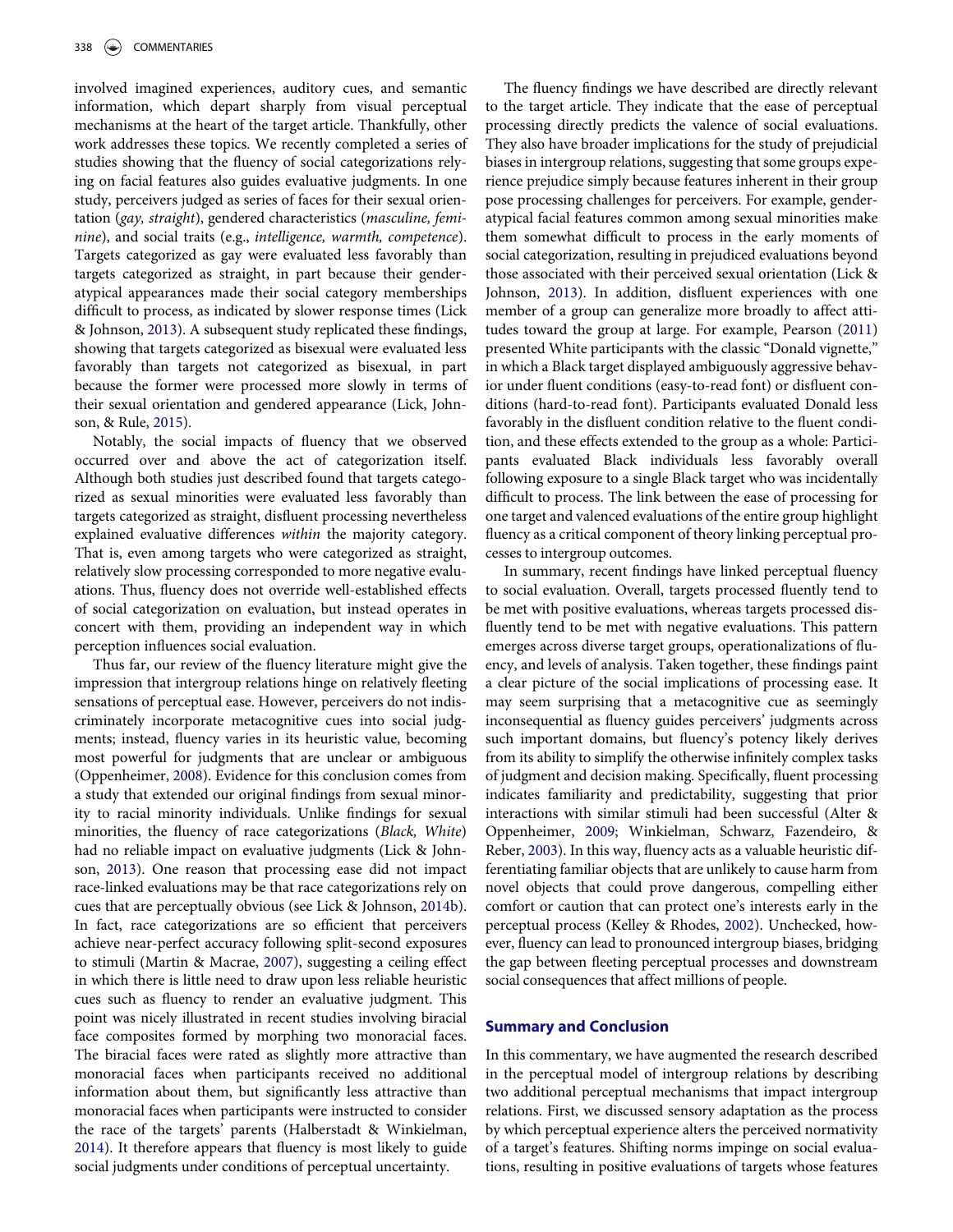<span id="page-5-13"></span><span id="page-5-4"></span>align with the perceptual norm but negative evaluations of targets whose features misalign with that norm. Second, we discussed perceptual fluency as the ease with which a social target can be processed. Social targets who are easy to process tend to enjoy more favorable evaluations than those who are difficult to process, resulting in pronounced biases against groups whose features are atypical or non-normative. Both of these processes replicate across multiple sensory modalities, numerous target groups, and diverse levels of analysis, providing clear and consistent evidence that perceptual factors impact social judgments.

<span id="page-5-14"></span><span id="page-5-12"></span><span id="page-5-9"></span><span id="page-5-6"></span><span id="page-5-5"></span><span id="page-5-3"></span><span id="page-5-1"></span>It is worth noting that both sensory adaptation and processing fluency reflect relatively low-level aspects of human perception. Thus, we are not suggesting that these processes are uniquely social or that they evolved specifically for social purposes. Instead, we suspect they have been exapted to ease the otherwise arduous process of social judgment. Human perceivers are confronted with hundreds of novel faces every day, so it is necessary to develop strategies and shortcuts that ease the burden of social perception. Sensory adaptation and processing fluency do just that, providing human perceivers with quick heuristics that indicate the overall likeability of a target based on their fit with category prototypes derived from prior experience. Recognizing that both of these processes are at play in many other domains of judgment, including nonsocial judgments of size, brightness, pitch, aesthetic beauty, and monetary value, provides an impetus for the development of metatheories that unite various areas of research in psychology. This sort of integration will be necessary to provide a full and parsimonious account of the ways in which perception helps to fulfill our needs—or, in Gibson's [\(1979](#page-5-20)) words, of the ways in which perception aids action.

<span id="page-5-21"></span><span id="page-5-20"></span><span id="page-5-19"></span><span id="page-5-18"></span><span id="page-5-17"></span><span id="page-5-11"></span><span id="page-5-8"></span><span id="page-5-2"></span>That sensory adaptation and processing fluency reflect lowlevel aspects of human perception also makes them strong candidates for intervention tools. The authors of the target article expressed interest in interventions explicitly. We propose that the generalized nature of these two processes make them particularly relevant. Indeed, research is already moving in this direction, with recent studies demonstrating that eye-gaze training can reduce evaluative biases against stigmatized individuals (Lick et al., [2016](#page-5-7)) and improve emotion regulation and positive mood among older adults (Isaacowitz & Choi, [2011](#page-5-21)). Interventions that take advantage of such basic aspects of human perception are exciting not only because they have the potential to reduce intergroup bias but also because they promise do to so in a relatively cost-effective and efficient manner. If research on these topics continues advancing at the rate it has over the past decade, we may soon be able to harness human perception to reduce long-standing social ills.

## <span id="page-5-16"></span><span id="page-5-7"></span>Funding

<span id="page-5-15"></span>The National Institutes of Health has provided funding (R01-HD082844) to Kerri L. Johnson.

#### <span id="page-5-10"></span>References

<span id="page-5-0"></span>Adams, R. B., Ambady, N., Nakayama, K., & Shimojo, S. (2010). The science of social vision. New York, NY: Oxford University Press.

- Alter, A. L., & Oppenheimer, D. M. (2008). Effects of fluency on psychological distance and mental construal (or why New York is a large city, but New York is a civilized jungle). Psychological Science, 19, 161–167.
- Alter, A. L., & Oppenheimer, D. M. (2009). Uniting the tribes of fluency to form a metacognitive nation. Personality and Social Psychology Review, 13, 219–235.
- Anstis, S., Verstraten, F. A., & Mather, G. (1998). The motion aftereffect. Trends in Cognitive Sciences, 2, 111–117.
- Apicella, C. L., Little, A. C., & Marlowe, F. W. (2007). Facial averageness and attractiveness in an isolated population of hunter-gatherers. Perception, 36, 1813–1820.
- Balcetis, E., & Lassiter, G. D. (2010). Social psychology of visual perception. New York, NY: Psychology Press.
- Belke, B., Leder, H., Strobach, T., & Carbon, C. C. (2010). Cognitive fluency: High-level processing dynamics in art appreciation. Psychology of Aesthetics, Creativity, and the Arts, 4, 214–222.
- Blakemore, C. T., & Campbell, F. W. (1969). On the existence of neurones in the human visual system selectively sensitive to the orientation and size of retinal images. The Journal of Physiology, 203, 237–260.
- Carbon, C. C., & Ditye, T. (2012). Face adaptation effects show strong and long-lasting transfer from lab to more ecological contexts. Frontiers in Psychology, 3, #3.
- Clifford, C. W. G., & Rhodes, G. (2005). Fitting the mind to the world: Adaptation and after-effects in high-level vision. New York, NY: Oxford University Press.
- D'Alessandro, L. M., & Norwich, K. H. (2009). Loudness adaptation measured by the simultaneous dichotic loudness balance technique differs between genders. Hearing Research, 247, 122–127.
- Duncan, D. T., Hansen, A. R., Wang, W., Yan, F., & Zhang, J. (2015). Change in misperception of child's body weight among parents of American preschool children. Childhood Obesity, 11, 384–393.
- Gibson, J. (1979). The ecological approach to visual perception. Boston, MA: Houghton-Mifflin.
- Halberstadt, J., & Rhodes, G. (2000). The attractiveness of nonface averages: Implications for an evolutionary explanation of the attractiveness of average faces. Psychological Science, 11, 285–289.
- Halberstadt, J., & Winkielman, P. (2014). Easy on the eyes, or hard to categorize: Classification difficulty decreases the appeal of facial blends. Journal of Experimental Social Psychology, 50, 175–183.
- Isaacowitz, D. M., & Choi, Y. (2011). The malleability of age-related positive gaze preferences: training to change gaze and mood. Emotion, 11, 90–100.
- Johnson, R. C., Thomson, C. W., & Frincke, G. (1960). Word values, word frequency, and visual duration thresholds. Psychological Review, 67, 332–342.
- Kelley, C. M., & Rhodes, M. G. (2002). Making sense and nonsense of experience: Attributions in memory and judgment. The Psychology of Learning and Motivation, 41, 293–320.
- Laham, S. M., Koval, P., & Alter, A. L. (2012). The name-pronunciation effect: Why people like Mr. Smith more than Mr. Colquhoun. Journal of Experimental Social Psychology, 48, 752–756.
- Lev-Ari, S., & Keysar, B. (2010). Why don't we believe non-native speakers? The influence of accent on credibility. Journal of Experimental Social Psychology, 46, 1093–1096.
- Lick, D. J., Bryant, G. A., & Johnson, K. L. (2016). Social evaluative implications of sensory adaptation to human voices. Manuscript submitted for publication.
- Lick, D. J., Hunger, J. M., Tomiyama, A. J., & Johnson, K. L. (2016). Harnessing visual adaptation to understand and combat weight bias. Manuscript submitted for publication.
- Lick, D. J., & Johnson, K. L. (2016). Straight until proven gay: A systematic bias toward straight categorizations in sexual orientation perception. Journal of Personality and Social Psychology, 110, 801–817.
- Lick, D. J., & Johnson, K. L. (2015). The interpersonal consequences of processing ease: Fluency as a metacognitive foundation for prejudice. Current Directions in Psychological Science, 24, 143–148.
- Lick, D. J., & Johnson, K. L. (2014a). Recalibrating gender perception: Face aftereffects and the perceptual underpinnings of gender-related biases in social perception. Journal of Experimental Psychology: General, 143, 1259–1276.